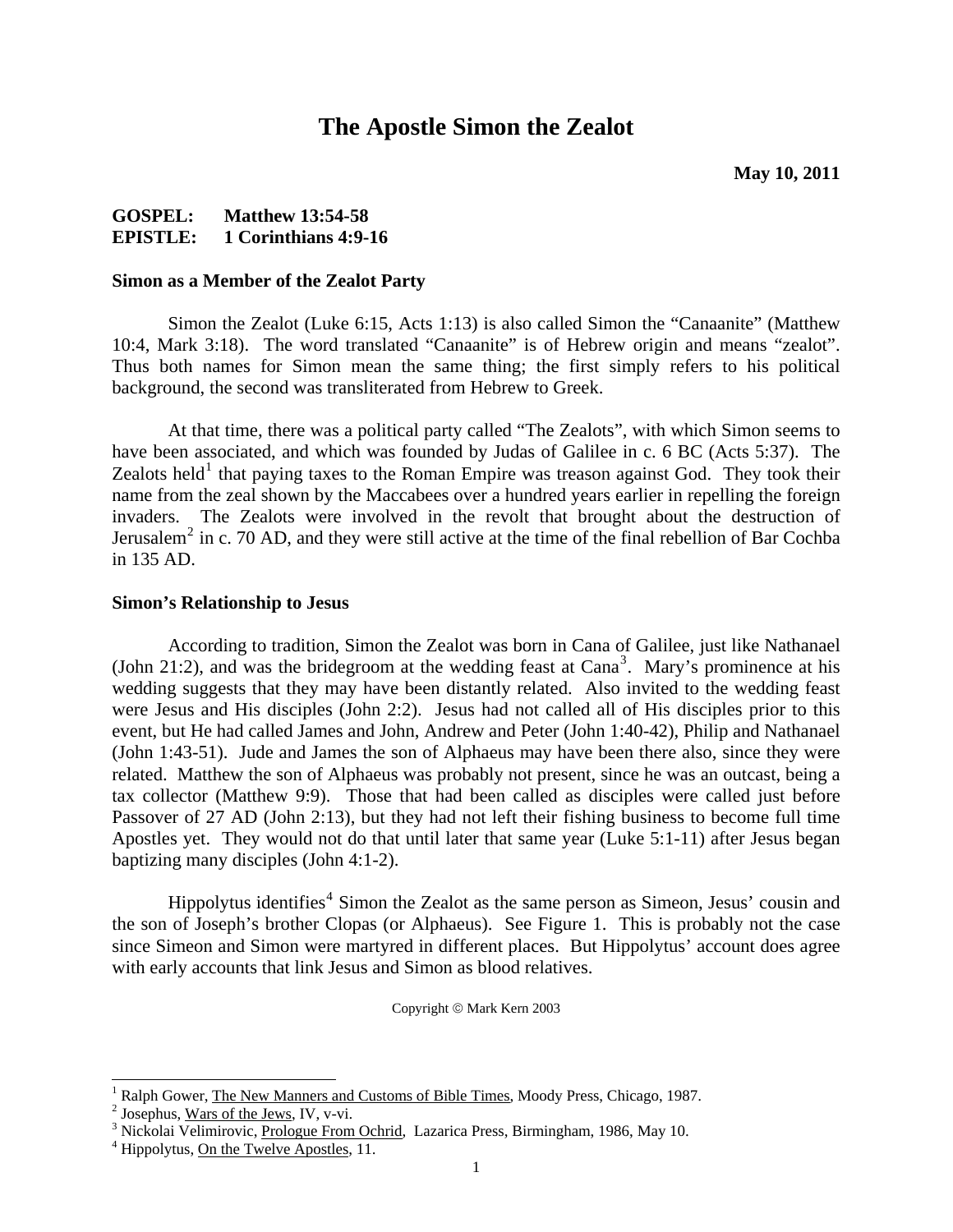Numbered among the Twelve were five of the Jesus' direct relatives: James and John the sons of Zebedee (second cousins), James and Matthew the sons of Alphaeus (first cousins), and Jude (stepbrother). See Figure 1 for details of the relationship. Of these, James and John the sons of Zebedee had been called as disciples prior to the wedding feast at Cana, but the others hadn't.

## **Simon's Illumination at the Wedding Feast at Cana**

Wedding Feasts in the  $1<sup>st</sup>$  Century lasted for a week or two as a celebration of the marriage of the couple. In many cases, the bride and groom did not even know each other prior to the marriage, and their parents arranged the marriage. Thus it was important that the relatives of the two families take time during the feast to get together to discuss possible intra family business. The entire extended family of both bride and groom were there, representing many guests, and wine was consumed in large quantities.

However, midway through the feast, the wine ran out. Mary, Jesus' mother, mentioned this to Jesus expecting Him to do something about it. Jesus responded, "What is that to you or me? My hour is not yet come!" (John 2:4). Mary then spoke to the servants as if she had some authority in managing the affairs of the feast, "Whatever He says to you, do it!" In other words, He may ask you to do something strange, but I'm telling you to do it anyway because He knows what He's doing.

Jesus asked the servants to fill with water six stone water pots each holding 20 to 30 gallons. Then He asked them to draw some out and take it to the master of the feast, where the master of the feast was in charge of all the goings-on for the week-long wedding feast. When the master of the feast tasted the water that was made wine, he remarked to Simon, the bridegroom, "Every man at the beginning sets out the good wine, and when the *guests* have well drunk, then the inferior. You have kept the good wine until now!"

Simon was aware of what supplies of wine he had on hand, and he knew that there was very little wine left, and what was left was the best he could afford. The sudden discovery of 120 to 180 gallons of really, really good wine for the guests came like a stroke of lightning into Simon's life. This event dwarfed even the most visionary of the political concepts that Simon and his compatriots discussed. Jesus had essentially created really good (expensive) wine out of nothing!

According to tradition, Simon was so impressed<sup>[5](#page-1-0)</sup> with Christ's miracle that he and his bride later agreed to live as brother and sister for the cause of the Gospel. Others of the Twelve did this also, to which Jesus alluded later. "And everyone who has left houses or brothers or sisters or father or mother *or wife* or children or lands (italics mine), for My Name's sake, shall receive a hundred fold, and inherit eternal life" (Matthew 19:29). Simon and the rest of the Twelve voluntarily gave up the wealth and pleasures of this world for treasure in heaven (Matthew 19:21).

l

<span id="page-1-0"></span><sup>&</sup>lt;sup>5</sup> Nickolai Velimirovic, Prologue From Ochrid, Lazarica Press, Birmingham, 1986, May 10.

Isaac Lambertsen, The Lives of the Holy Apostles, Holy Apostles Convent Press, Buena Vista, CO, 1990, pp. 229- 230. This is a translation from the following:

The Lives of the Saints in the Russian Language, According to the Menology of St. Dimitri of Rostov, Moscow, Synodal Press, 1908, v. 9, (May) pp. 298-300.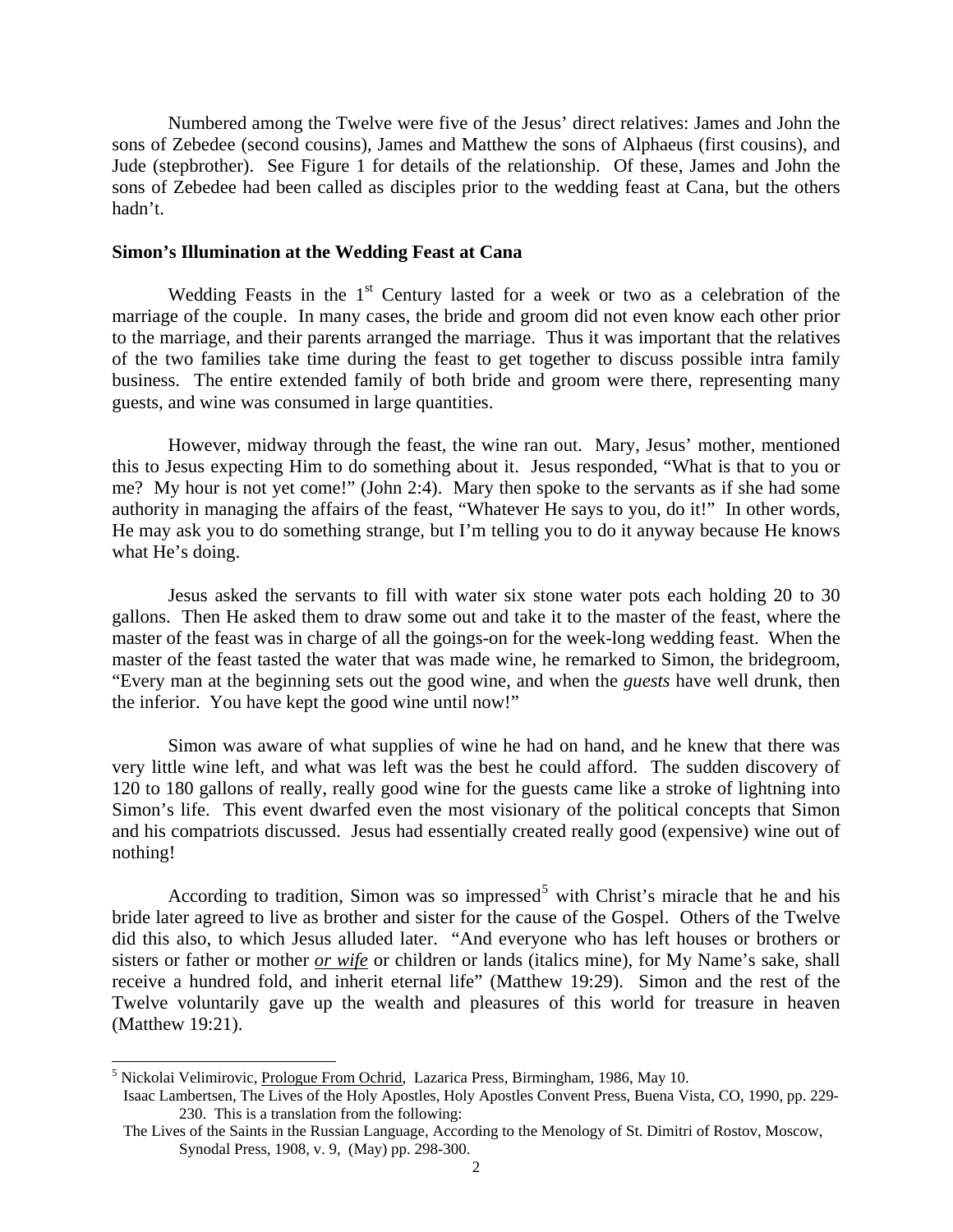John Chrysostom stated<sup>[6](#page-2-0)</sup>,

"Jesus was invited to the marriage, and He came; for He looked not to His own honor, but to our benefit. He who disdained not to 'take upon Him the form of a servant' (Philippians 2:7), would much less disdain to be present at the marriage of servants; He who sat down 'with publicans and sinners' (Matthew 9:13), would much less refuse to sit down with those present at the marriage. Assuredly they who invited Him had not formed a proper judgment of Him, nor did they invite Him as some great one, but merely as an ordinary acquaintance; and this the Evangelist has hinted at, when he says, 'The mother of Jesus was there, and His brethren'. Just as they invited her and His brethren, they invited Jesus".

"And when they ran out of wine, His mother said to Him, 'They have no wine'" (John 2:3). Here it is worth while to inquire how it came into His mother's mind to imagine anything great of her Son; for He had as yet done no miracles, since the Evangelist said, 'This beginning of miracles Jesus did in Cana of Galilee'" (John 2:11).

"Now if any say that this is not a sufficient proof that it was the 'beginning of His miracles', for He may have done others elsewhere, we will make answer to him. The words of John (the Baptist); 'I myself did not know him; but for this I came baptizing with water, that he might be revealed to Israel' (John 1:31). Now if He had wrought miracles in early age, the Israelites would not have needed another to declare Him. For He who by His miracles was so made known, not to those only in Judea, but also to those in Syria and beyond, did not need even these three years to manifest Himself (Matthew 4:24). For immediately His fame went abroad everywhere. In a short time He so shone forth by the multitude of His miracles, that His name was well known to all; He was much less likely to escape notice so long if while a child He had wrought miracles. For what was done would have seemed stranger as done by a boy, and there would have been time for two or three times as many. But in fact He did nothing while He was a child, save only that one thing to which Luke has testified (Luke 2:46), that at the age of twelve years He sat hearing the doctors, and was thought admirable for His questioning".

There is a story in one of the New Testament Apocryphal writings<sup>[7](#page-2-1)</sup> that states that Jesus performed miracles as a child. This is refuted by later Church Fathers like John Chrysostom for the above reasons. The story also states that Jesus played with Simon as a child. While we can put little confidence in some of the details of this document, it does indicate the possibility that there may have been some family ties between Jesus and Simon

Chrysostom went on to say<sup>[8](#page-2-2)</sup> that Mary had remembered all that she had pondered in her heart (Luke 2:19, 33). Prior to this, Jesus had lived as one of the many and she did not have confidence to say any such thing to Him. But now she had noted the witness of John the Baptist in the past few days (John 1:36), and now He had disciples of His own! Perhaps too she had

<span id="page-2-0"></span> $^6$  John Chrysostom, <u>Homilies on John</u>, XXI, 1.

<span id="page-2-1"></span><sup>&</sup>lt;sup>7</sup> Roberts and Donaldson, ed., "The Arabic Gospel of the Infancy of the Savior", 30, Apocrypha of the New Testament, Ante Nicene Fathers, v. 8

<span id="page-2-2"></span><sup>&</sup>lt;sup>8</sup> John Chrysostom, Homilies on John, XXI, 1-2; XXII, 1.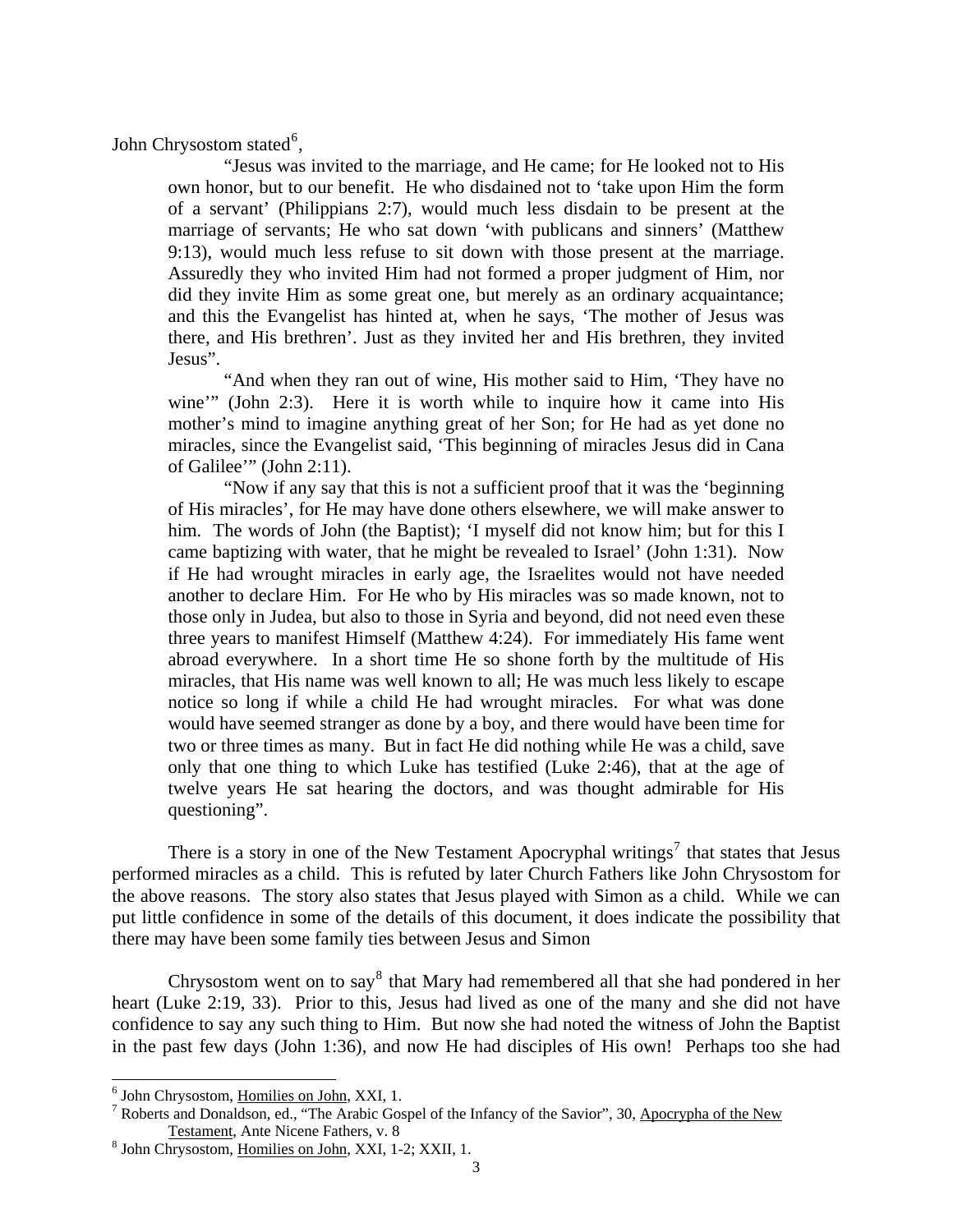some human feelings, like His brethren, when they said, "Show yourself to the world" (John 7:4). Not knowing how Jesus would work the miracle, Mary said to the servants, "Whatever He says to you, do it!" (John 2:5) This represented considerable insight on the part of the Virgin Mary.

Chrysostom noted $9$  that by using stone water pots that had been used for the Jewish rites of purification, all suspicion was removed from the possibility that wine had once been stored in these containers. Adding water to the dregs of a wine cask could create something that tastes like very weak wine. But this was definitely not the case here.

Chrysostom also noted $10$  that this was not an assembly of drunken men that could not tell the difference between good wine and poor wine. It was not a guest, who noted that this was the good wine, but the master of the feast. "Those who are entrusted with the management of such banquets are the most sober, as having this one business, to dispose all things in order and regularity; and therefore the Lord called such a man's sober senses to testify to what was done". And the master of the feast then naturally called this to the attention of the bridegroom.

## **Glimpses of Simon During the First Year of the Church**

In the first year of the Church, the Book of Acts describes several encounters between the Apostles and the religious leaders. And in all cases, Peter or John are quoted as being the spokesmen for the Apostles. On Pentecost, Peter was described "standing with the Eleven" (Acts 2:14) in his message to the people who were confused by the events taking place. When Peter and John healed the lame man, the man held onto both Peter and John, but Peter was the one who spoke to the people about what had happened (Acts 3:1-12). When Peter and John were arrested for this, it was Peter who spoke in their defense (Acts 4:1-8). When the Twelve were arrested and put in prison, an angel let them out during the night. Summoned before the High Priest and the Sanhedrin, the account reads that Peter *and the other Apostles answered* and said, "We ought to obey God rather than men" (Acts 5:17-29).

Few details are given in Acts regarding the exact accusations that were brought against the Apostles, or who of the Twelve answered these accusations. Pseudo Clement<sup>[11](#page-3-2)</sup> records one example where Simon responded:

"And, behold, one of the disciples of John asserted that John was the Christ, and not Jesus, inasmuch as Jesus Himself declared that John was greater than all men and all prophets. 'If, then,' said he, 'he be greater than all, he must be held to be greater than Moses, and greater than Jesus himself. And if he be the greatest of all, then must he be the Christ.' To this Simon the Canaanite, answering, asserted that John was indeed greater than all the prophets, and all who are born of women, yet that he is not greater than the Son of man. Accordingly Jesus is also the Christ, whereas John is only a prophet. And there is as much difference between him and Jesus, as between the forerunner and Him whose forerunner he is; or as between Him who gives the Law, and him who keeps the Law. Having made these and similar statements, the Canaanite also was silent. After him Barnabas, who also is called Matthias, who was substituted

<sup>&</sup>lt;sup>9</sup> John Chrysostom, Homilies on John, XXI, 2.

<span id="page-3-1"></span><span id="page-3-0"></span><sup>&</sup>lt;sup>10</sup> John Chrysostom, <u>Homilies on John</u>, XXII, 1.<br><sup>11</sup> Pseudo-Clement, Recognitions of Clement, I, 60.

<span id="page-3-2"></span>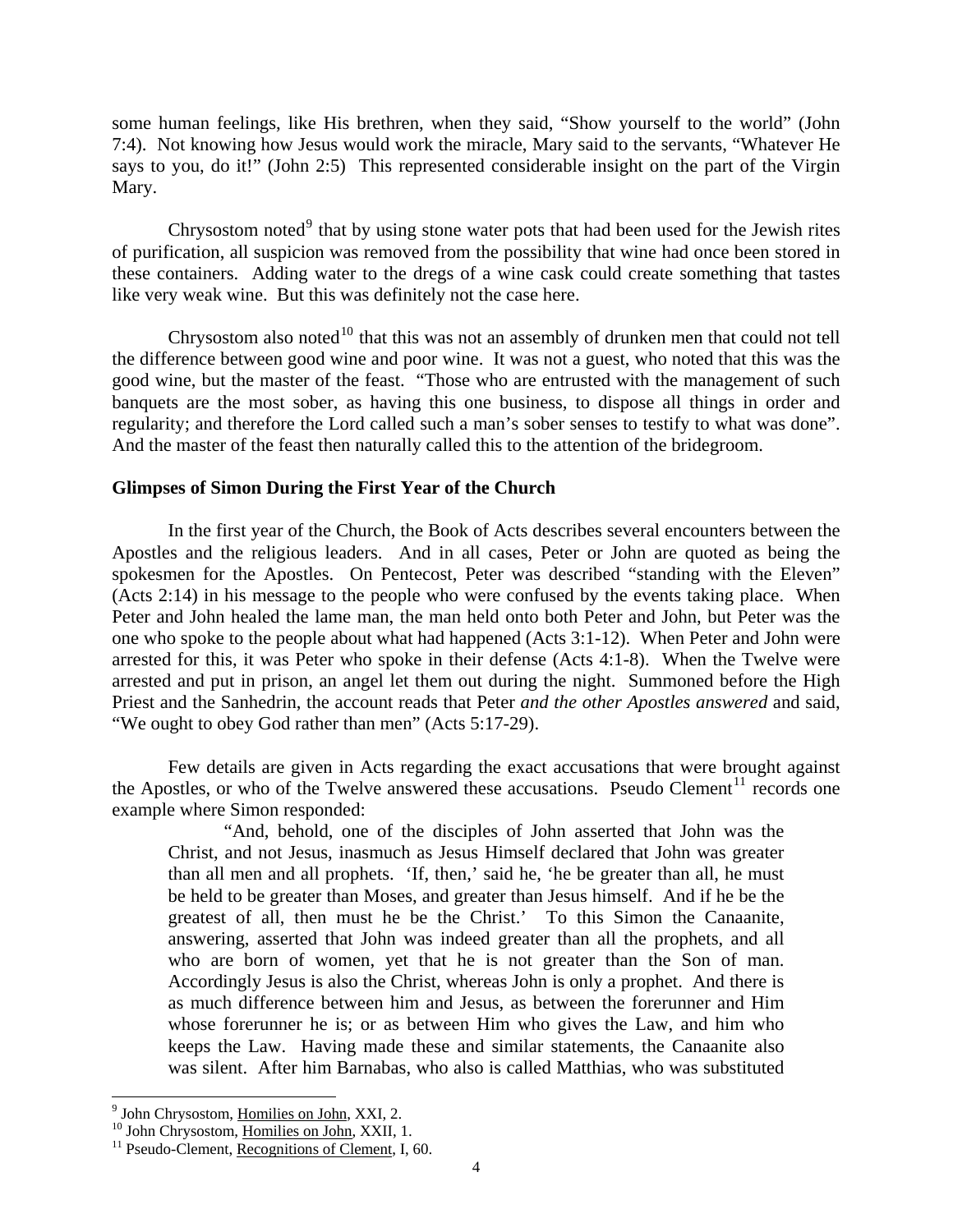as an apostle in the place of Judas, began to exhort the people that they should not regard Jesus with hatred, nor speak evil of Him. For it were far more proper, even for one who might be in ignorance or in doubt concerning Jesus, to love than to hate Him. For God has affixed a reward to love, a penalty to hatred. 'For the very fact,' said he, 'that He assumed a Jewish body, and was born among the Jews, how has not this incited us all to love Him?' When he had spoken this, and more to the same effect, he stopped.

#### **Simon's Missionary Journeys**

 $\overline{a}$ 

We do not have many details of Simon's missionary journeys, but there are accounts that he traveled very widely. Most of the information available on Simon's missionary journeys comes from the hymns of the Church used for his Feast Day. From the hymns of the Church, the characteristics of his missionary journeys seem to be like his namesake: a great deal of zeal for the Lord.

"Receiving Grace<sup>[12](#page-4-0)</sup> from the divine Spirit, becoming a member of the choir of the Apostles, and breathing forth with fiery tongue the fiery breath which once was borne down upon them from heaven, O Simon, you utterly consumed the thorns of pagan ungodliness. O preacher of Christ God, entreat Him that our souls may be saved".

"You became fiery of spirit<sup>[13](#page-4-1)</sup>, O Apostle, receiving the whole radiance of the Spirit Who descended upon you from heaven. And you burned up all the falsehood of idolatry".

"Possessed of a strange zeal<sup>[14](#page-4-2)</sup>, O blessed Simon, you were called the namesake of zeal, and acquired a title in accordance with your character, crying out: Blessed are You, O Lord God, forever!"

Jerome referred to Simon's zeal as taking the form of a jealous anger toward ungodliness, similar to Phineas, Elijah, Peter and Paul.

"I will frankly admit that my indignation overpowers me; I cannot listen with patience to such sacrilegious opinions. I have read of the javelin of Phinehas (Numbers 25:1-8), of the harshness of Elijah (2 Kings 1:9-15), of the jealous anger of Simon the zealot. Also of the severity of Peter in putting to death Ananias and Sapphira (Acts 5:1-11), and of the firmness of Paul who, when Elymas the sorcerer withstood the ways of the Lord, doomed him to lifelong blindness (Acts 13:6-12). There is no cruelty in regard for God's honor. Wherefore in the Law it is said, 'If your brother or your friend or the wife of your bosom entice thee from the truth, your hand shall be upon them and you shall shed their blood, and so shall you put the evil away from the midst of Israel'" (Deuteronomy 13:6-11).

The accounts that we have of Simon's missionary journeys indicate that he traveled to a number of places. He began his missionary journeys at the same time that others of the Twelve

<span id="page-4-0"></span><sup>&</sup>lt;sup>12</sup> "Sticheron for Matins of the Commemoration of the Holy Apostle Simon the Zealot", May  $10^{th}$ , Russian Menaion, St. John of Kronstadt Press, Liberty, TN.

<span id="page-4-1"></span><sup>&</sup>lt;sup>13</sup> "Ode I for Matins of the Commemoration of the Holy Apostle Simon the Zealot", May  $10<sup>th</sup>$ , Russian Menaion, St. John of Kronstadt Press, Liberty, TN.<br><sup>14</sup> "Ode VII for Matins of the Commemoration of the Holy Apostle Simon the Zealot", May 10<sup>th</sup>, Russian Menaion,

<span id="page-4-2"></span>St. John of Kronstadt Press, Liberty, TN.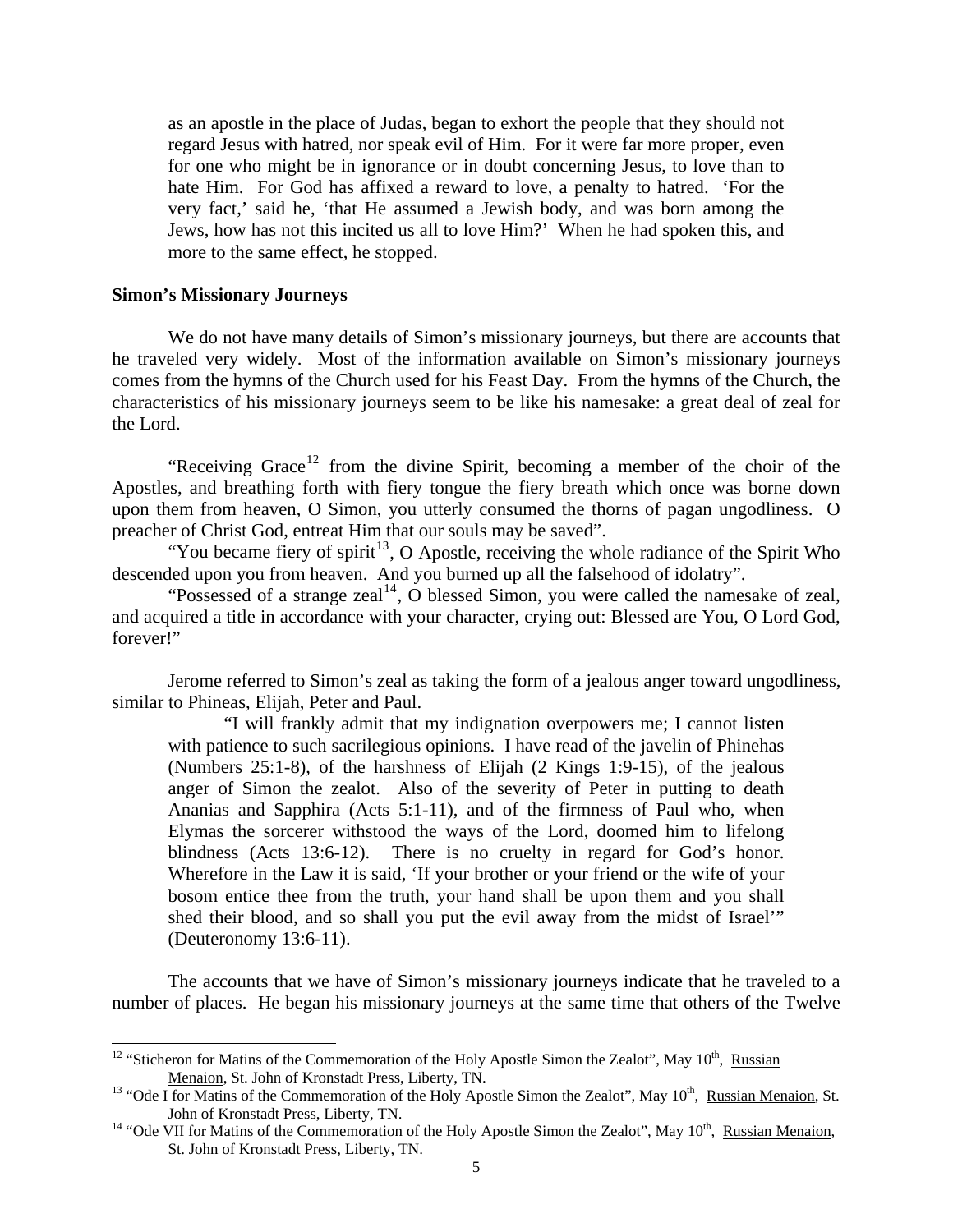were leaving on their missionary journeys. Since the Twelve are last recorded as being together at the ordination of the first seven deacons (Acts 6:2), Simon and the others left Jerusalem just after the stoning of Stephen when the Church was scattered (Acts 7:59-8:4). This occurred exactly one year to the day<sup>[15](#page-5-0)</sup> after the Pentecost.

The hymns of the Church speak of Simon's missionary journeys to a wide range of foreign countries as follows:

"The wondrous  $Simon^{16}$  $Simon^{16}$  $Simon^{16}$ , the boast of the Apostles, passed over the ends of the earth like a brilliant ray, driving away the darkness of polytheism with his saving, brilliant and divine teachings. He enlightened all to worship the one Godhead in three Hypostases, indivisible and undivided. The Apostle Simon, going about the ends of the earth, whirling about like a wheel, burned away the madness of idolatry from all the land. Shedding the light of piety, he kindled luminous rays of grace for the faithful, that they may worship the one Godhead in three Hypostases, indivisible and undivided. The Apostle Simon, most radiant and wondrous, the teacher of the Nations, the net of God, drawing us up from the depths of perdition with exalted theology, the true preacher, has now wisely led all to the knowledge of Christ and set forth his corrections as a beautiful banquet".

"Like a high-flying eagle you soared over creation, O most sacred Simon, disciple and Apostle of Christ. Burning up the falsehood of idolatry with the fiery sound of your dogmas, you led the nations out of the depths of ignorance unto the knowledge of God".

"Fishing for the nations<sup>[17](#page-5-2)</sup>, the glorious Apostle taught the ends of the earth to worship You with the Father and the Spirit, O Christ God. Wherefore, establish Your Church, and send down Your blessing upon the faithful, O only Merciful One, who love mankind. Fishing for reason-endowed fish with the net of your divine words, you brought the firstfruits thereof to our God. Desiring to clothe yourself in the wounds of Christ, you showed yourself to be an emulator of His suffering".

"You were revealed<sup>[18](#page-5-3)</sup> to the ends of the world, shining with light. Having received the fire of the Spirit, you were shown to be radiant. Wherefore, we magnify you. Having offered yourself wholly to God, you were united to Him. Entreat Him now, O divinely manifest one, in behalf of us who praise you with faith and love".

Some seeming conflicts in accounts of the missionary journeys of Simon may be partially resolved by the account of his presence at the funeral of the Virgin Mary.

One account of Simon's missionary journeys states<sup>[19](#page-5-4)</sup> that he passed through Egypt, Mauritania, Libya, Numidia, Cyrenia and Abkhazia. In Abkhazia, he enlightened many pagans with the Faith. The first five of these countries are along the Northern Coast of Africa bordering the Mediterranean Sea. Abkhazia, however, is Northwest of the Black Sea in modern Russia.

<span id="page-5-0"></span><sup>&</sup>lt;sup>15</sup> Nickolai Velimirovic, Prologue From Ochrid, Lazarica Press, Birmingham, 1986, December 27.

<span id="page-5-1"></span><sup>&</sup>lt;sup>16</sup> "Stichera for Vespers of the Commemoration of the Holy Apostle Simon the Zealot", May 10<sup>th</sup>, Russian Menaion, St. John of Kronstadt Press, Liberty, TN.<br><sup>17</sup> "Sedalia for Matins of the Commemoration of the Holy Apostle Simon the Zealot", May 10<sup>th</sup>, Russian Menaion,

<span id="page-5-2"></span>St. John of Kronstadt Press, Liberty, TN.<br><sup>18</sup> "Ode IX for Matins of the Commemoration of the Holy Apostle Simon the Zealot", May 10<sup>th</sup>, Russian Menaion,

<span id="page-5-3"></span>St. John of Kronstadt Press, Liberty, TN.

<span id="page-5-4"></span><sup>&</sup>lt;sup>19</sup> Isaac Lambertsen, The Lives of the Holy Apostles, Holy Apostles Convent Press, Buena Vista, CO, 1990, pp. 229-230. This is a translation from the following:

The Lives of the Saints in the Russian Language, According to the Menology of St. Dimitri of Rostov, Moscow, Synodal Press, 1908, v. 9, (May) pp. 298-300.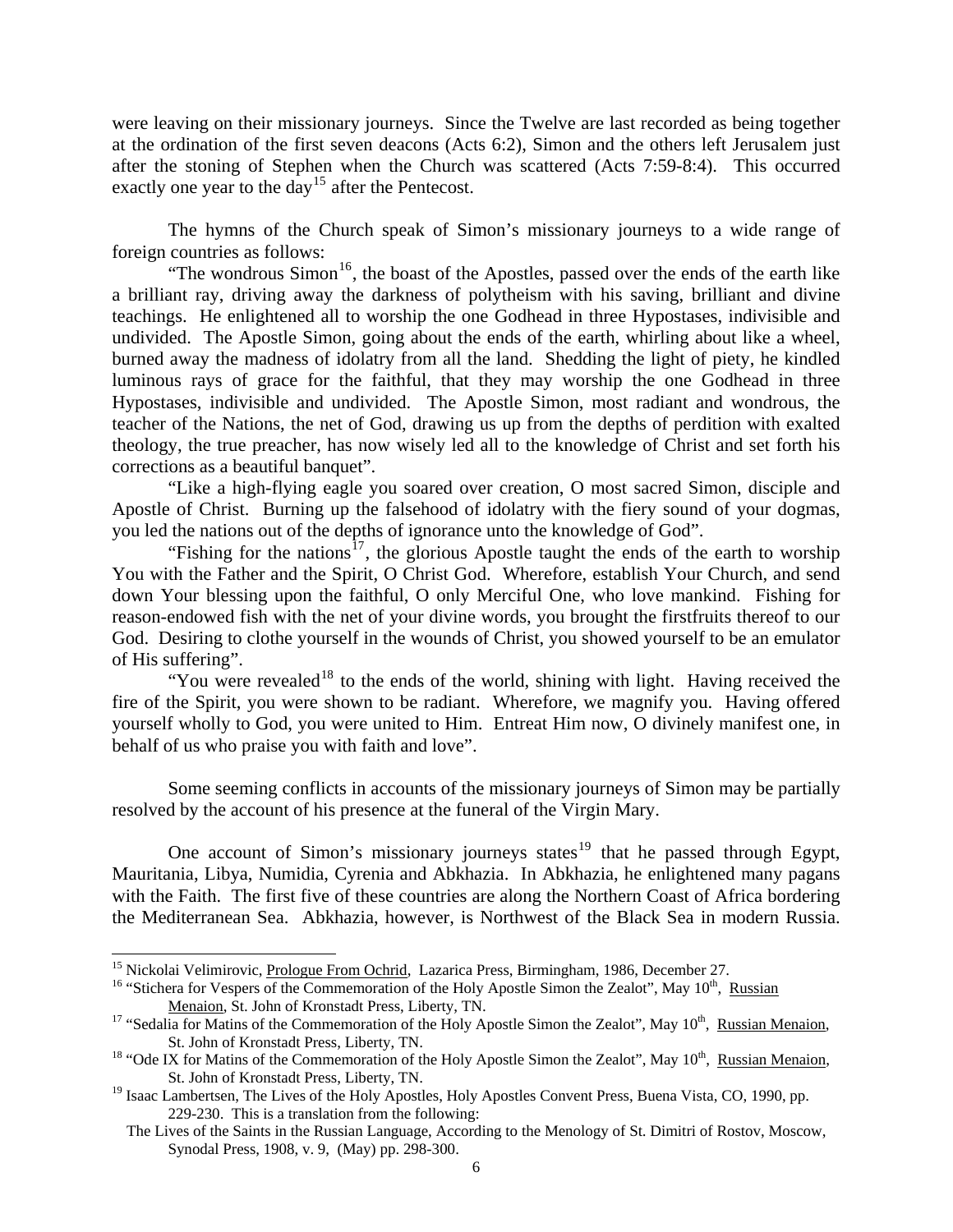Another account of Simon's missionary journeys concurs<sup>[20](#page-6-0)</sup> that Simon went to preach the Gospel in Mauritania in North Africa near modern Algeria. This account states that because he succeeded in converting many to the Faith of Christ, he was tortured and finally crucified there.

The same traditional account states<sup>[21](#page-6-1)</sup> that Simon also went to Britain where he enlightened many unbelievers with the light of the Gospel. Nicephorus  $(9<sup>th</sup>$  Century) concurs that Simon traveled to Britain. Dorotheus of Gaza (late  $3<sup>rd</sup>$  Century) stated that Simon not only went to Britain, but that he was crucified by idolators and buried there.

#### **Simon's Presence at the Virgin Mary's Funeral**

In the mid 50's AD, the Virgin Mary had reached her mid 70's, and she was feeling the effects of old age. Simon was in his mid 50's at this time and he had already been martyred, either in North Africa or in Britain. And it was then that the Archangel Gabriel appeared to Mary to tell her that her departure was imminent<sup>[22](#page-6-2)</sup>, and would occur in three days.

 Shortly after Gabriel left, the Apostle John was translated in a bright cloud from wherever he was at the time. This was similar to the way the Deacon Philip was translated from the desert road between Jerusalem and Gaza to Azotus (Acts 8:26, 39-40), and as Habakkuk the prophet carried food to Daniel, who was in the lions' den, and quickly returned to Judaea<sup>[23](#page-6-3)</sup>. There is some disagreement among the Church Fathers as to whether John was in Ephesus or in some region of Judea. They contend that John did not leave the Virgin Mary alone during her lifetime, unless it was just briefly in the care of her stepson, James, the Lord's brother.

After John arrived<sup>[24](#page-6-4)</sup>, "the rest of the Twelve arrived also from whatever part of the world where they were then preaching the Gospel. Peter came from  $Rome<sup>25</sup>$  $Rome<sup>25</sup>$  $Rome<sup>25</sup>$ , Paul from Tiberia, Thomas from Hither India, James from Jerusalem. Andrew, Peter's brother, Philip and Luke also came, and Simon the Zealot and Jude, who had fallen asleep, were raised by the Holy Spirit out of their tombs. To them the Holy Spirit said, 'Do not think that it is now the resurrection. But on this account you have risen out of your tombs, that you may go to give greeting to the honor and wonder-working of the mother of our Lord and Savior Jesus Christ, because the day of her departure is at hand, of her going up into the heavens'. And Mark likewise coming around, was present from Alexandria; he also with the rest, from each country".

All of the Twelve arrived except Thomas. They stood and went in, and greeted the queen mother with the following words: 'Hail, Mary, full of grace! The Lord be with you' (Luke 1:28). And she eagerly rose quickly, and bowed herself, and kissed them, and gave thanks to God. And

<span id="page-6-1"></span><span id="page-6-0"></span><sup>&</sup>lt;sup>20</sup> Nickolai Velimirovic, <u>Prologue From Ochrid</u>, Lazarica Press, Birmingham, 1986, May 10.<br><sup>21</sup> Isaac Lambertsen, The Lives of the Holy Apostles, Holy Apostles Convent Press, Buena Vista, CO, 1990, pp. 229-230. This is a translation from the following:

The Lives of the Saints in the Russian Language, According to the Menology of St. Dimitri of Rostov, Moscow, Synodal Press, 1908, v. 9, (May) pp. 298-300.<br><sup>22</sup> Roberts and Donaldson, "The Book of John Concerning the Falling Asleep of Mary", <u>Ante-Nicene Fathers</u>, v.8.

<span id="page-6-2"></span>Roberts and Donaldson, "The Passing of Mary", Ante-Nicene Fathers, v.8.<br><sup>23</sup> Lancelot C. L. Brenton, "Bel and the Dragon 1:33-39", <u>The Septuagint with Apocrapha</u>, Hendrickson, Peabody

<span id="page-6-3"></span>MA, 1990<br><sup>24</sup> Roberts and Donaldson, ed., "The Passing of Mary, First Latin Form", Apocrypha of the New Testament, Ante

<span id="page-6-4"></span>Nicene Fathers, v. 8.<br><sup>25</sup> Roberts and Donaldson, "The Book of John Concerning the Falling Asleep of Mary", <u>Ante-Nicene Fathers</u>, v.8.

<span id="page-6-5"></span>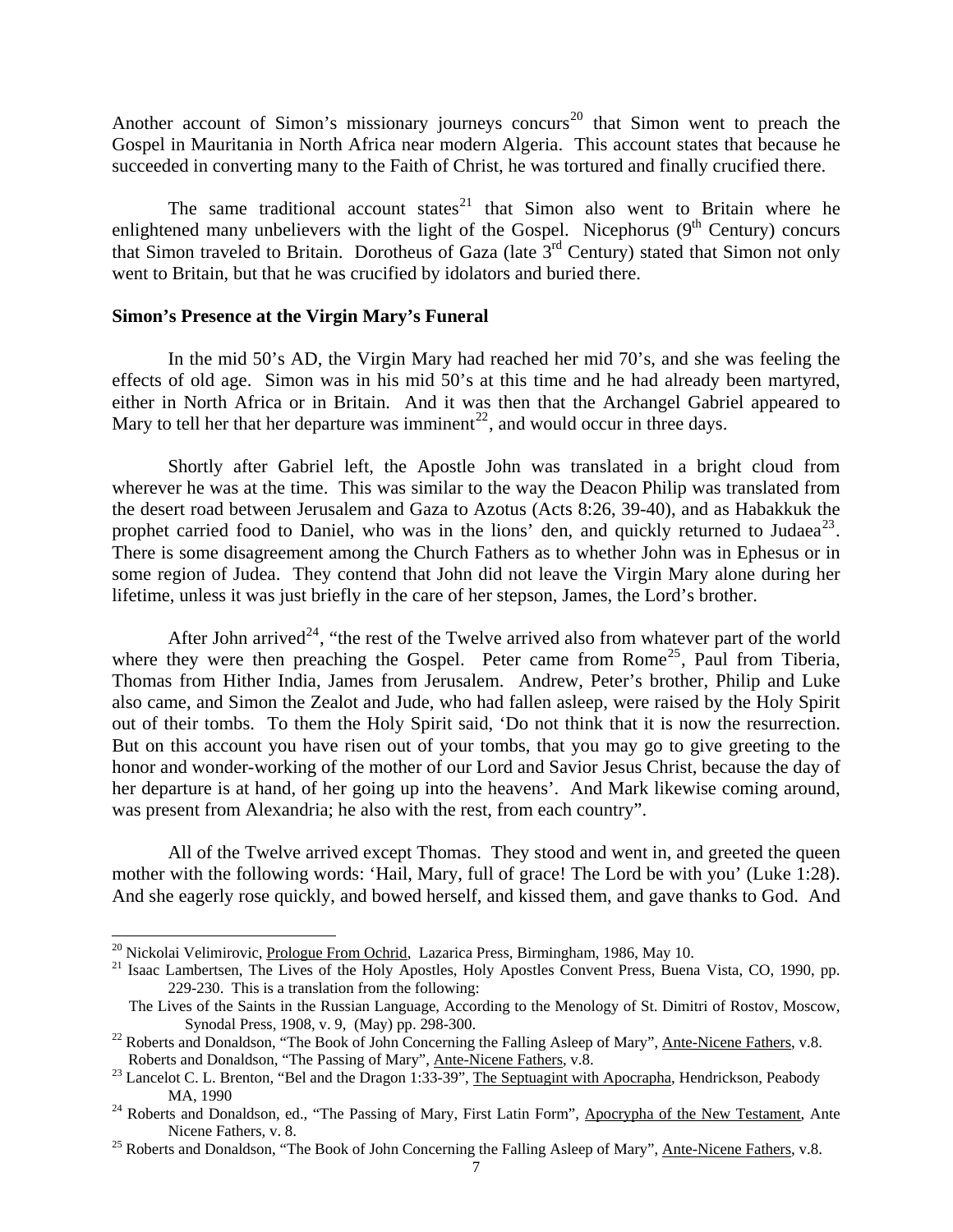Peter answered and said to the Apostles, 'Let us each, according to what the Holy Spirit announced and commanded us, give full information to the mother of our Lord'. And those who had come likewise agreed to give an account of how they had come**.** So each of the Twelve gave Mary an account of where they were when they were summoned".

 "Then the blessed Mary said to her brethren: 'What is this, that you have all come to Jerusalem?' Peter, answering, said to her: 'We had need to ask this of you. Certainly, as I think, none of us knows why we have come here today with such rapidity. And they all wondered that they were there when they heard these things. The blessed Mary said to them: 'I asked my Son, before He endured the passion, that He and you should be at my death; and He granted me this gift. Whence you may know that my departure will be tomorrow'".

"After Mary's death the next day, the Apostles with great honor laid the body in a tomb on the Mount of Olives, then Thomas was suddenly brought to the Mount of Olives, like the others had been brought earlier. He saw Mary's body going up to heaven, and began to cry out to her. Then the waistband with which the Apostles had encircled her body was thrown down from heaven to the blessed Thomas. And taking it, and giving thanks to God, he came again into the Valley of Jehoshaphat, finding all the Apostles and a great crowd there. Then Thomas said, 'Where have you laid her body?' And they pointed out the sepulcher with their finger. And he said, 'The body is not there'. But they didn't believe Thomas. Then they went to the sepulcher, which was a new one hollowed out in the rock, and took up the stone; but they did not find the body, and did not know what to say. Then Thomas told them how he was singing mass in India — he still had on his sacerdotal robes. He, not knowing the word of God, had been brought to the Mount of Olives, and saw the body of the blessed Mary going up into heaven, and prayed her to give him a blessing. She heard his prayer, and threw him her waistband, which she had about her. And the Apostles seeing the belt which they had put about her, glorified God, on account of the benediction which the blessed Mary had given him, and because he had seen her body going up into heaven. Then Thomas gave them his benediction, and said, 'Behold how good and how pleasant it is for brethren to dwell together in unity!'"

"And the same cloud<sup>[26](#page-7-0)</sup> by which they had been brought carried them back each to his own place. And so also the Apostles quickly returned to where they had at first been, to preach to the people of God".

#### **The Continuation of Simon's Missionary Journeys**

 $\overline{a}$ 

Another traditional account of Simon's missionary journeys states<sup>[27](#page-7-1)</sup> that Simon also traveled to Persia with the Apostle Jude, the Lord's stepbrother, (See Figure 1 for Jesus' family tree.) and that they were martyred together near the Persian Gulf. If Simon and Jude were related, their desire to work together may be understandable.

<span id="page-7-0"></span><sup>&</sup>lt;sup>26</sup> Roberts and Donaldson, ed., "The Passing of Mary, First Latin Form", Apocrypha of the New Testament, Ante Nicene Fathers, v. 8.

<span id="page-7-1"></span> $^{27}$  Isaac Lambertsen, The Lives of the Holy Apostles, Holy Apostles Convent Press, Buena Vista, CO, 1990, pp. 229-230. This is a translation from the following:

The Lives of the Saints in the Russian Language, According to the Menology of St. Dimitri of Rostov, Moscow, Synodal Press, 1908, v. 9, (May) pp. 298-300.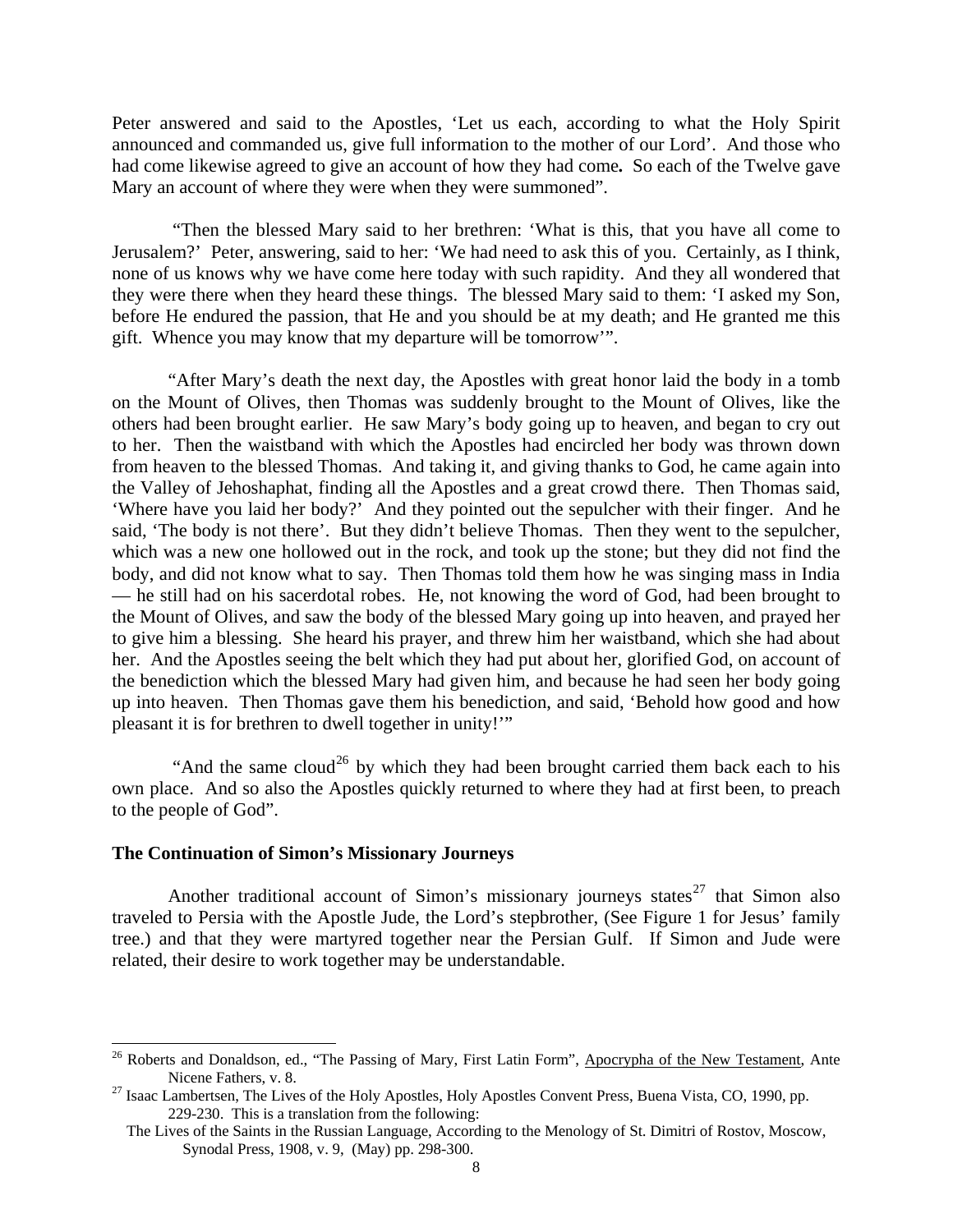While Simon was in Persia with Jude, Jude drafted his general Epistle<sup>[28](#page-8-0)</sup>, which we now have as part of the New Testament Scriptures. The occasion for Jude composing this Epistle was the fact that ungodly people had concealed themselves within the community of believers, and turned the grace of God into an opportunity for iniquity. Under the guise of Christian freedom, they allowed their followers to commit all kinds of abominable deeds. Jude's Epistle may seem harsh to our ears today, but it was necessary then. Paul warned the elders of the Church at Ephesus of similar developments that would occur after his departure (Acts 20:29-31). Other documents<sup>[29](#page-8-1)</sup> also describe the work of Simon and Jude in Persia.

Another traditional account states<sup>[30](#page-8-2)</sup> that Simon was buried in the city of Nikopsia, near Dzhigentia, North of the Black Sea. A Church was later erected on this latter gravesite, and the Church had a major renovation in 1875 through the zeal of one of the grand dukes of Russia. The history of the evangelization of Armenia (East of the Black Sea) following the death of Abgar, king of Adessa, refers<sup>[31](#page-8-3)</sup> to Simon being martyred in that area along with the Apostle Nathanael (i.e. Bartholomew). But this account does not seem to come from an eyewitness of the event.

"There came then into Armenia the Apostle Bartholomew, who suffered martyrdom among us in the town of Arepan. As to Simon (the Zealot), who was sent unto Persia, I cannot relate with certainty what he did, nor where he suffered martyrdom. It is said that one Simon, an apostle, was martyred at Veriospore".

Good communication existed between Abgar, king of Armenia (at Edessa) and other kings of Persia and Assyria. In his letters, Abgar proclaimed<sup>[32](#page-8-4)</sup> the Apostles to his fellow kings. In these letters, Abgar states that Simon was sent primarily into Persia while Jude and Thaddaeus (of the Seventy) were sent primarily into Armenia.

 "Abgar placed copies of his letters in his archives. He wrote to the young Nerseh, king of Assyria, at Babylon".

 "'Abgar, king of the Armenians, to my son Nerseh, greeting. I have received your letter and acknowledgments. I have released Beroze from his chains, and have pardoned his offenses: if this pleases you, give him the government of Nineveh. But as to what you write to me about sending you the physician who works miracles and preaches another God superior to fire and water, that you may see and hear him, I say to you: he was not a physician according to the art of men. He was a disciple of the Son of God, Creator of fire and water; he has been appointed and sent to the countries of Armenia. But one of his principal companions, named Simon, is sent into the countries of Persia.

<span id="page-8-0"></span><sup>&</sup>lt;sup>28</sup> Isaac Lambertsen, The Lives of the Holy Apostles, Holy Apostles Convent Press, Buena Vista, CO, 1990, pp. 229-230. This is a translation from the following:

The Lives of the Saints in the Russian Language, According to the Menology of St. Dimitri of Rostov, Moscow, Synodal Press, 1908, v. 9, (May) pp. 298-300.<br><sup>29</sup> "The Passions of Simon and Jude", <u>Apocrypha of the New Testament</u>, publisher unknown

<span id="page-8-1"></span>

<span id="page-8-2"></span> $^{30}$  Isaac Lambertsen, The Lives of the Holy Apostles, Holy Apostles Convent Press, Buena Vista, CO, 1990, pp. 229-230. This is a translation from the following:

The Lives of the Saints in the Russian Language, According to the Menology of St. Dimitri of Rostov, Moscow, Synodal Press, 1908, v. 9, (May) pp. 298-300.<br><sup>31</sup> Roberts and Donaldson, ed., "Copy of Five Letters from Abgar", <u>Memoirs of Edessa and Other Ancient Syriac</u>

<span id="page-8-3"></span>Documents, Ante Nicene Fathers, v. 8.<br><sup>32</sup> Roberts and Donaldson, Preaching of the Apostle Thaddaeus at Edessa, Copy of Five Letters", VIII, 4-5, Moses of

<span id="page-8-4"></span>Chorene: History of Armenia, Ante-Nicene Fathers, v. 8.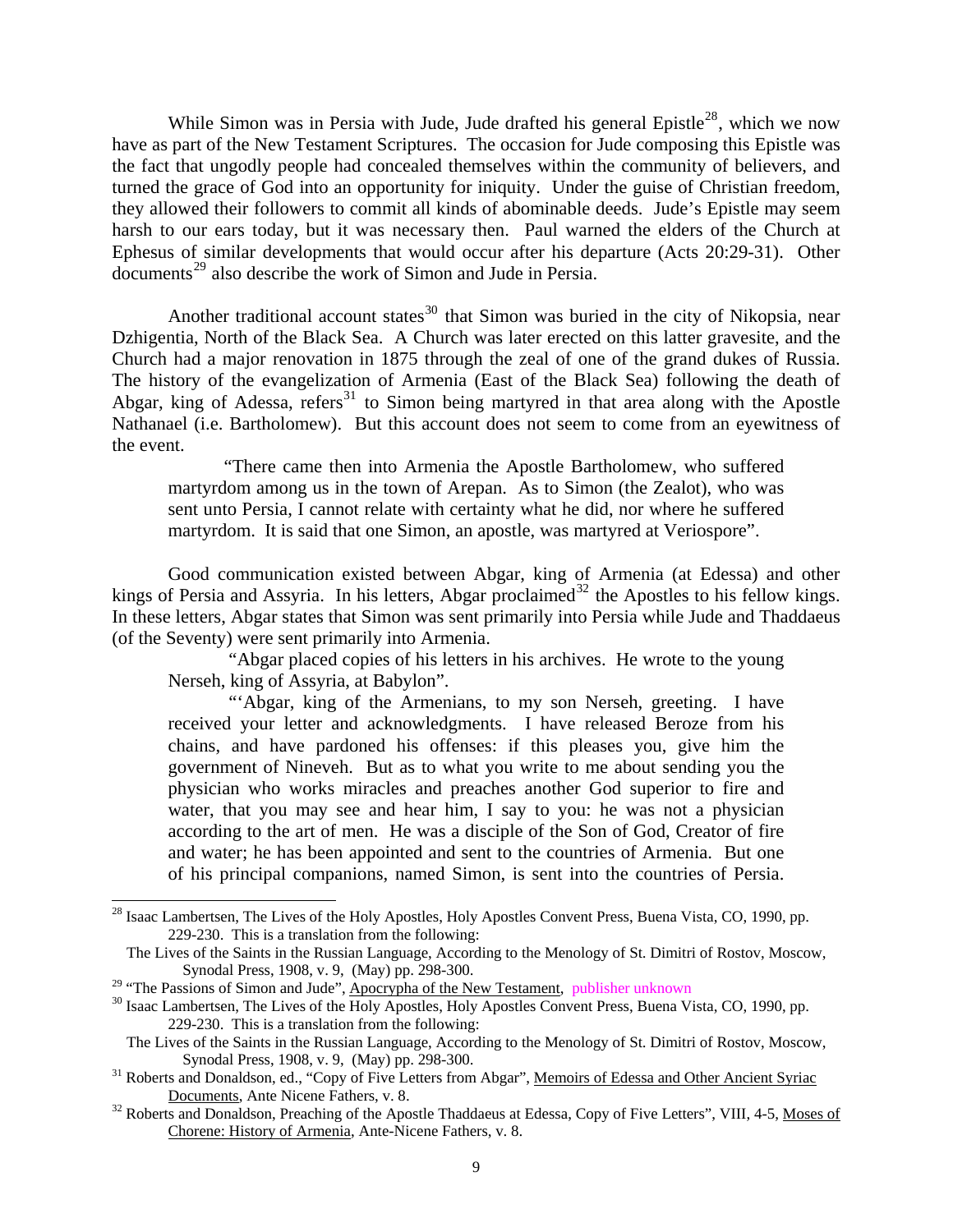Seek for him, and you will hear him, you as well as your father Ardaches. He will heal all your diseases and will show you the way of life'".

"Abgar wrote also to Ardaches, king of the Persians, the following letter. 'Abgar, king of the Armenians, to Ardaches my brother, king of the Persians, greeting. I know that you have heard of Jesus Christ the Son of God, whom the Jews have crucified Jesus who was raised from the dead, and has sent His disciples through all the world to instruct men. One of His chief disciples, named Simon, is in your Majesty's territories. Seek for him, and you will find him, and he will cure you of all your maladies, and will show you the way of life. And you will believe in his words, you, and your brothers, and all those who willingly obey you. It is very pleasant to me to think that my relations in the flesh will be also my relations, my friends, in the spirit'".

"Abgar had not yet received answers to these letters when he died, having reigned thirty eight years".